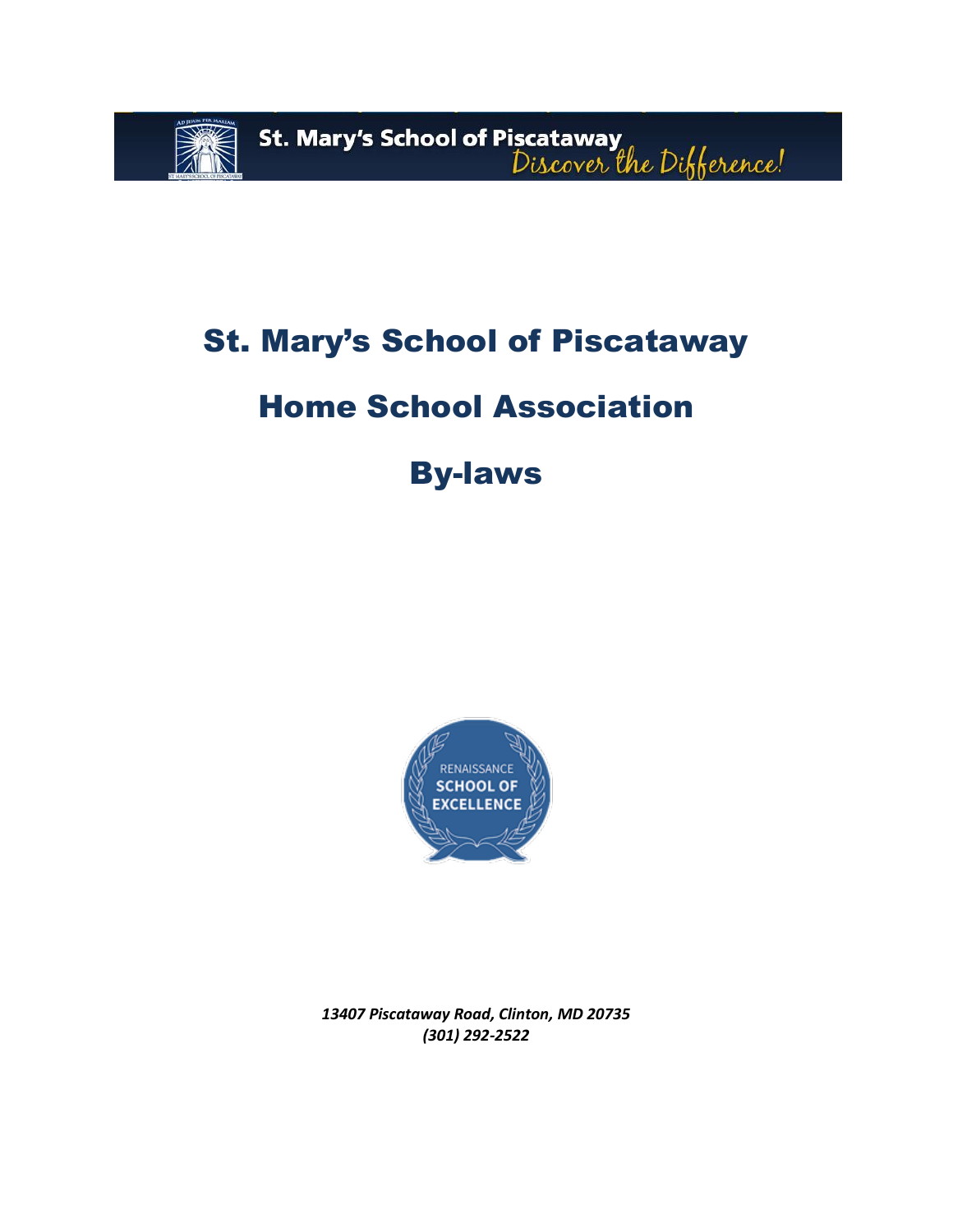### **Preamble**

The St. Mary's Piscataway Home School Association is a group of parents, teachers and administrators dedicated to providing quality programs addressing the spiritual, social and educational needs of students, parents, faculty and staff as well as providing interaction between the home and school. By providing a cooperative support system, the St. Mary's Piscataway Home School Association will encourage and coordinate the developmental formation of a Catholic community centered on our Lord Jesus Christ.

# **Article I: Name**

The name of this organization shall be St. Mary's Piscataway Home School Association, hereinafter "The Association".

# **Article II: Purpose**

The Association has been organized to:

*Section 1*: Promote Catholic education at St. Mary's Piscataway School in the attainment of objectives stated in the Mission Statement.

*Section 2*: Form and strengthen, through the personal involvement of parents, teachers, administrators and students, the necessary spiritual and material support, to ensure a quality Catholic education.

*Section 3*: Publicize and celebrate the School's accomplishments in an effort to recognize same and to raise awareness of the general public and surrounding communities of the School.

*Section 4*: Act as a fundraising entity to support the mission, operation and development of the School, its curriculum, extra-curricular activities, physical plant and in any other way in keeping with the School's Mission.

### **Article III: Existence**

The Association is to have perpetual existence.

### **Article IV: Membership**

### *Section 1*:

a. General Members. All parents or guardians of students enrolled at St. Mary's Piscataway School are eligible to be General Members of the Association.

b. Ex Officio Members. Full time faculty members and the School Principal shall be Ex Officio Members by virtue of their employment. The Pastor of St. Mary's Piscataway Parish shall also enjoy Ex Officio membership in the Association. Ex Officio Members will not have voting rights.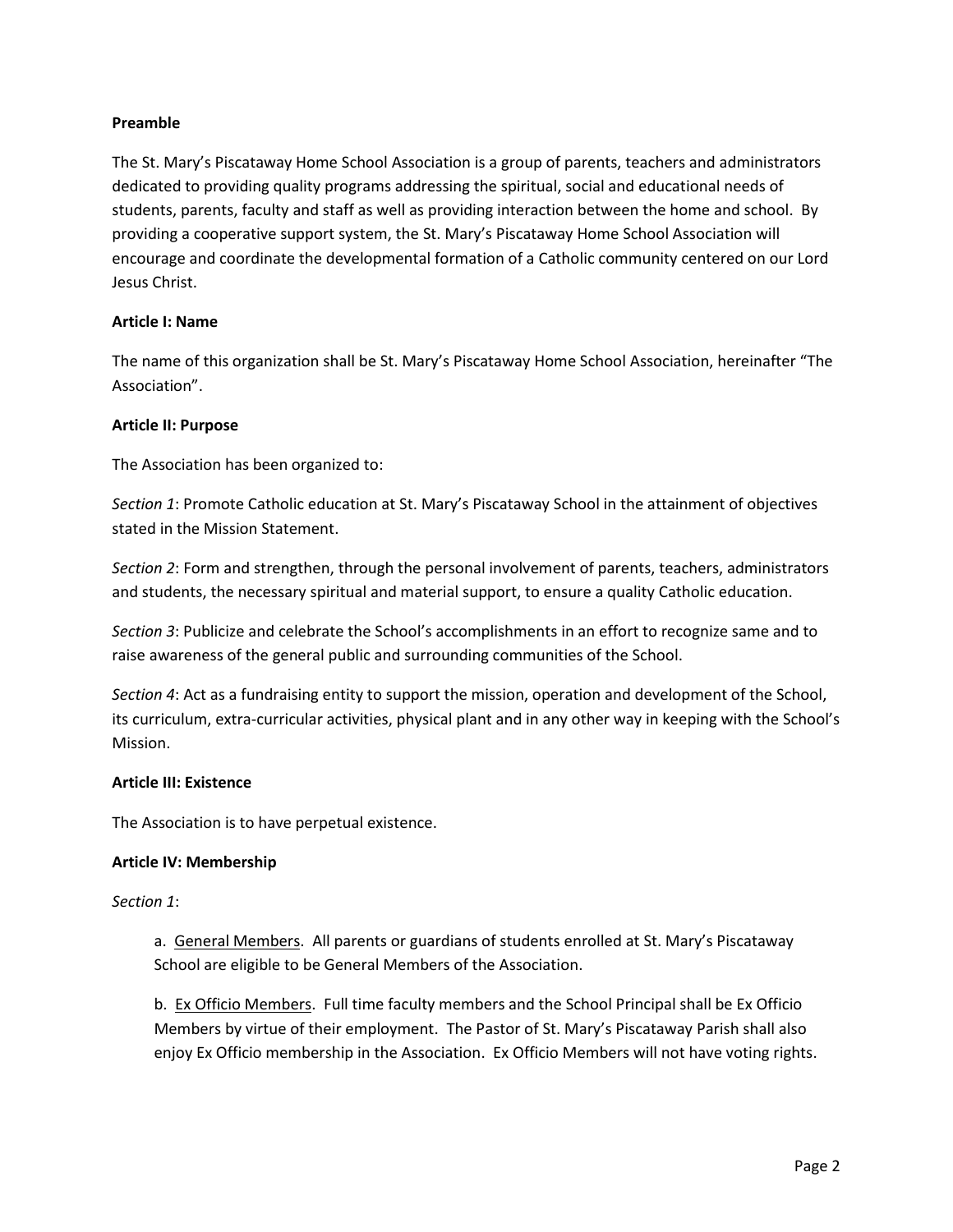*Section 2*: Each General Member of the Association shall be a member in good standing unless he/she fails to conduct themselves in a manner consistent with the by-laws of the Association.

#### *Section 3*: *Protecting God's Children*.

All General Members are encouraged to complete the course Protecting God's Children and to renew their certification as required. Those General Members who engage in volunteer roles which require them to work with children in any manner are required by the Archdiocese of Washington to fill out a volunteer application, sign the Archdiocesan Code of Conduct, have a criminal background check and take the course Protecting God's Children.

#### **Article V: Executive Officers**

#### *Section 1: Executive Officers*

The Executive Officers of this Association, hereinafter, the "Executive Board", shall be the President, First Vice President, Second Vice President, Secretary, and Treasurer. Only General Members in good standing of the Association shall serve on the Executive Board.

#### *Section 2: Elections and Terms of Service*

a. The Executive Board will be elected at the last general meeting of the school year. If for any reason a timely meeting cannot be held, a mail/email vote of all General Members of the Association in good standing shall be held.

b. At the general meeting where the election is to be held, the majority of those present shall be designated a quorum and voting shall elect. In the event of a mail/email vote, (distribution of ballots through school mailing system or by email is permissible) a majority of votes cast before the clearly stated deadline of 3:00pm the stated day and date of the election shall elect. The First Vice President, Secretary, and Chairperson of the nominating committee shall count the votes. Results shall be distributed to the Membership of the Association within one calendar week.

c. Officers shall assume their official duties at the close of the Executive Board meeting in June, hence effective July 1st.

d. The term of office shall be two years from July 1st of the first year to June 30th of the second year.

e. The President and Second Vice President shall be elected during odd number years while the First Vice President, Secretary, and the Treasurer shall be elected during even numbered years.

f. No person shall be elected to serve more than two consecutive terms in the same office.

#### *Section 3: Vacancy*

A vacancy occurring in the Presidency shall be filled by the First Vice President for the remainder of the President's unexpired term. A vacancy occurring in any other Executive Board position shall be filled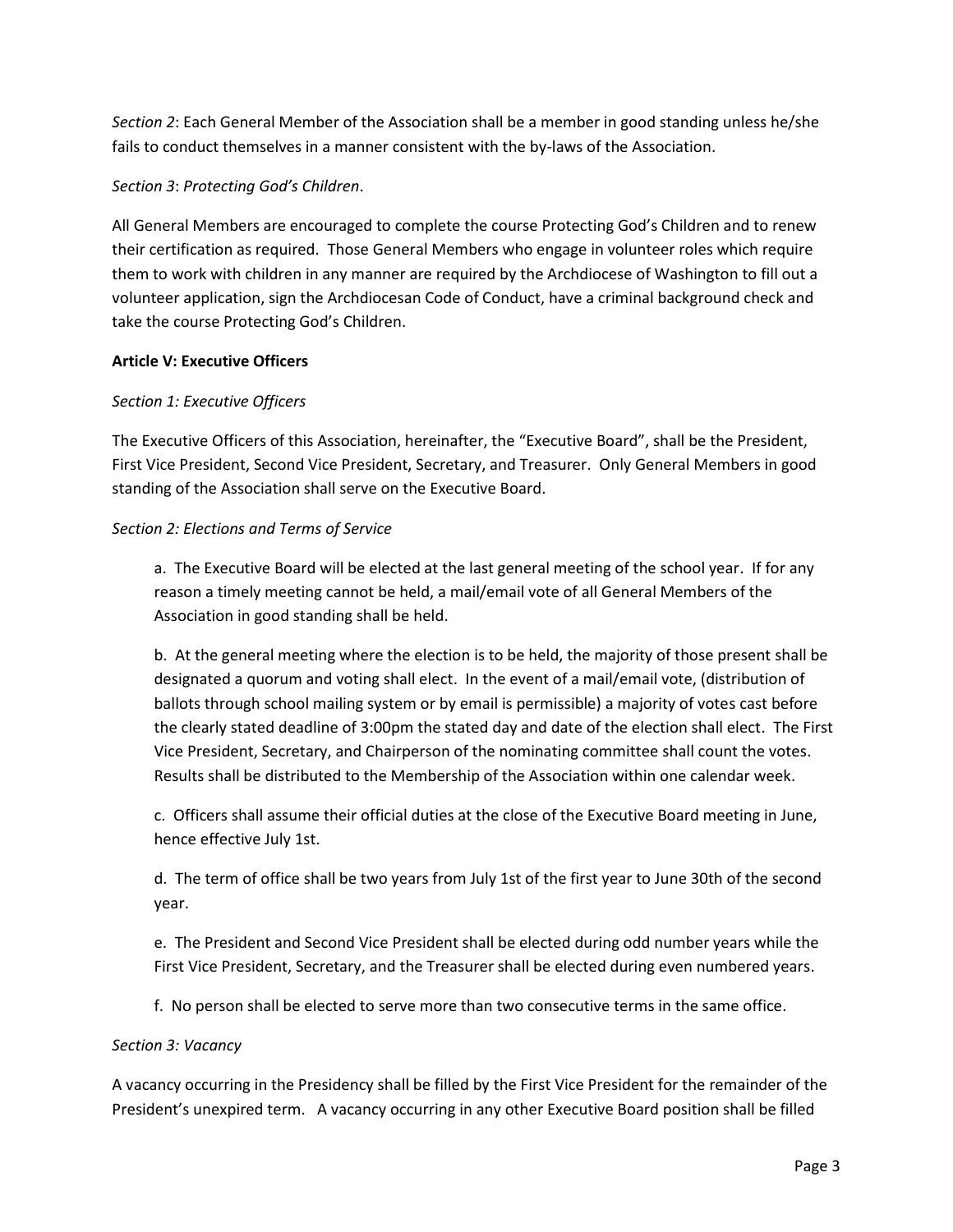pro-tem by a majority vote of the Executive Board until the next scheduled general meeting. At the next general meeting, the members of the Association shall hold an election in accordance with the provision of these by-laws for the purpose of filing the vacant position for the remainder of the officer's expired term.

# *Section 4: Duties and Powers of Executive Officers*

a. **President:** The President shall conduct all meetings of the Association according to simple parliamentary procedure, appoint chairpersons of all committees unless it is especially provided for under the bylaws and shall exercise supervision over all affairs of the Association. The President shall be an ex-officio member of all committees of the organization. In addition, this position serves as a liaison to the School administration, the St. Mary's Piscataway Parish and local communities. The President is responsible for ensuring that the by-laws of the Home School Association are adhered to.

b. **First Vice President**: Shall serve as an assistant to the President. The First Vice President shall perform the duties of President in the absence or inability of that officer to serve. He/She shall coordinate the general activities of any special committees created by the Executive Board, including oversight of fundraising initiatives and the nominating committee. The First Vice President shall convene the Nominating Committee.

c. **Second Vice President**: Shall also serve to assist the President and support the First Vice President. The Second Vice President will oversee the Volunteer Coordinator and the Class Parent Coordinator, as well as any other responsibilities assigned by the President.

d. **Treasurer**: Shall be responsible for and have all custody of funds for St. Mary's Piscataway Home School Association. The Treasurer shall keep accurate financial records of all receipts and disbursements concerning the Association activities. The Treasurer shall work with the Principal and Executive Board to develop a budget to be distributed and approved by the members of the Association. The Treasurer will make financial reports at all general meetings, board meetings, and at other times requested by the Executive Board. The financial books of the Association shall be submitted annually, or upon change of officers, for an audit by an auditor or an auditing committee. The Treasurer shall deposit all funds of the Association in such banks, trust companies as the Executive Committee may select and shall make such disbursements as authorized by the Executive Board in accordance with the budget adopted by the membership. All deposits and/or disbursements shall be made within a maximum of thirty (30) days from the receipt of the fund and/or orders of payment.

e. **Secretary:** Shall be responsible for maintaining complete records of all proceedings and correspondence of the Association. Including:

i. Recording minutes at each general, board, and executive board meeting; distributing to those present in a timely manner and maintaining physical and electronic copies of all approved minutes.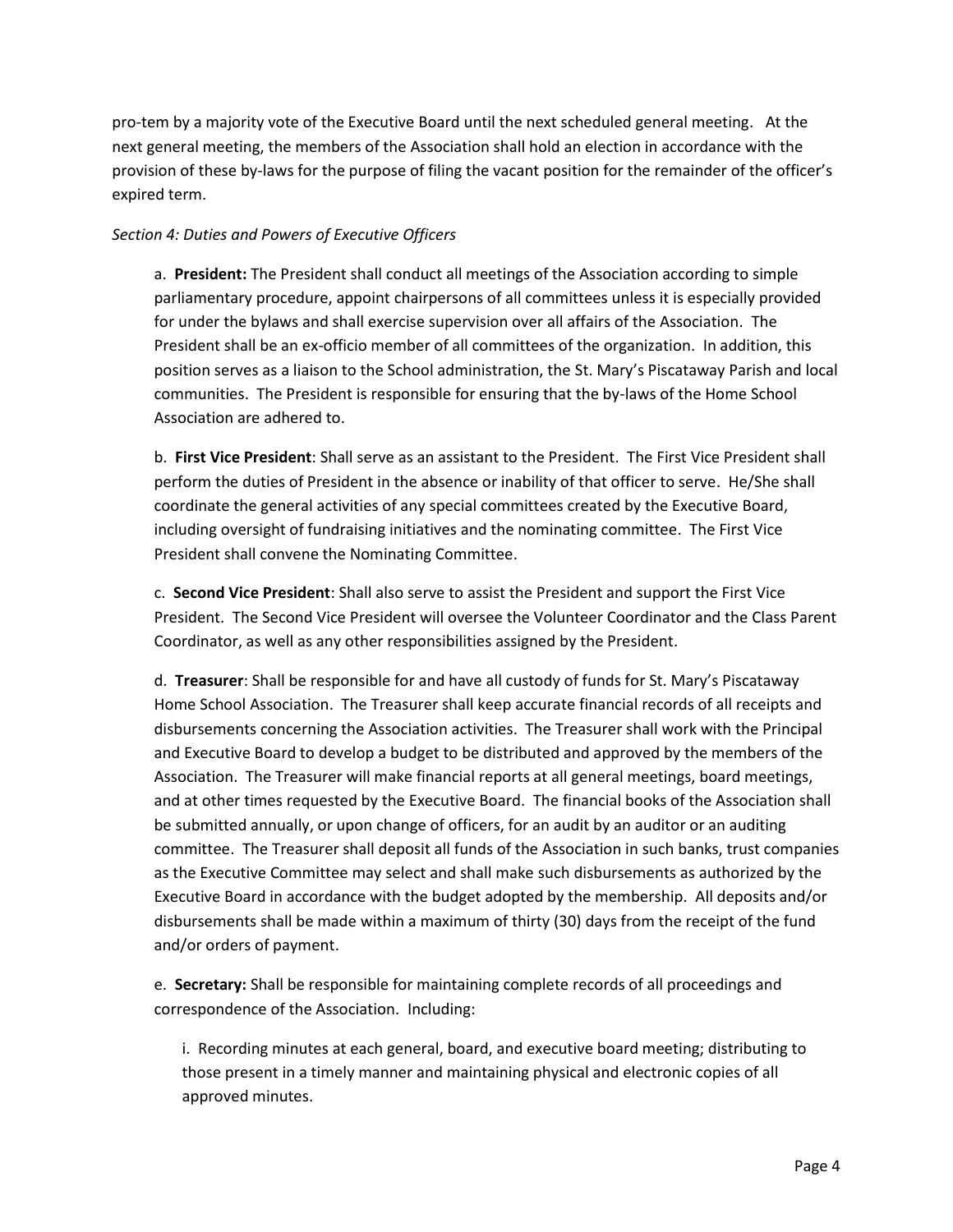ii. Ensure that the agenda for all Association meetings is typed and distributed to the General Membership in a timely manner. All agendas shall be maintained in a physical and electronic format.

iii. Maintain a list of the current Board, their title and contact information for use by the Board Members and for distribution to the General Membership.

iv. In the event of a balloted election, the Secretary along with the nominating committee must ensure that all ballots are counted and recorded.

v. Records Retention. By June 30th each year, the Secretary must reconcile all minutes and update the physical and electronic files. The Secretary shall maintain a binder for each year which will include all Meeting Agendas, all minutes, any handouts or materials provided during a meeting, copies of any and all licenses secured by the Association, copies of all event flyers, a list of the Board and contact information for the year and any other information that would be relevant to the Association's activities that year. The Secretary will provide that binder to the Principal to be archived at the St. Mary's Piscataway School.

# *Past President*

The immediate past President shall remain on the Board and Executive Board in an advisory capacity for one year following his/her term. The Past President shall have no vote during Board meetings.

## **Article VI: Committees, Chairs and Coordinators**

*Section 1*: The standing committees of the Association and their functions are as follows:

a. *Activities* Committee:

The Activities Committee will be comprised of a Chair elected by the General Membership and such volunteers from the General membership who wish to serve on the Committee. The Chair will serve to support individual event chairs in planning and staffing extra curricular and afterschool functions and events for the students and families of the St. Mary's Piscataway School. The Activities Chair shall serve as the liaison between event chairs and the Board, will report to the Executive Board on the status of events and recommend other activities they deem appropriate.

b. *Class* Parents *Committee*:

i. The Class Parents Committee will be comprised of a Chair elected by the General Membership and such volunteers from the General membership who wish to serve on the Committee. The Chair will coordinate with teachers to serve and assist the teacher in the classroom. Responsibilities include, among others, recruiting and scheduling volunteers to assist with activities; plan holiday parties or other celebrations; facilitate communication among parents, collect and record class dues not to exceed a set amount determined by the principal per student, to support such functions. The class parent is responsible for submitting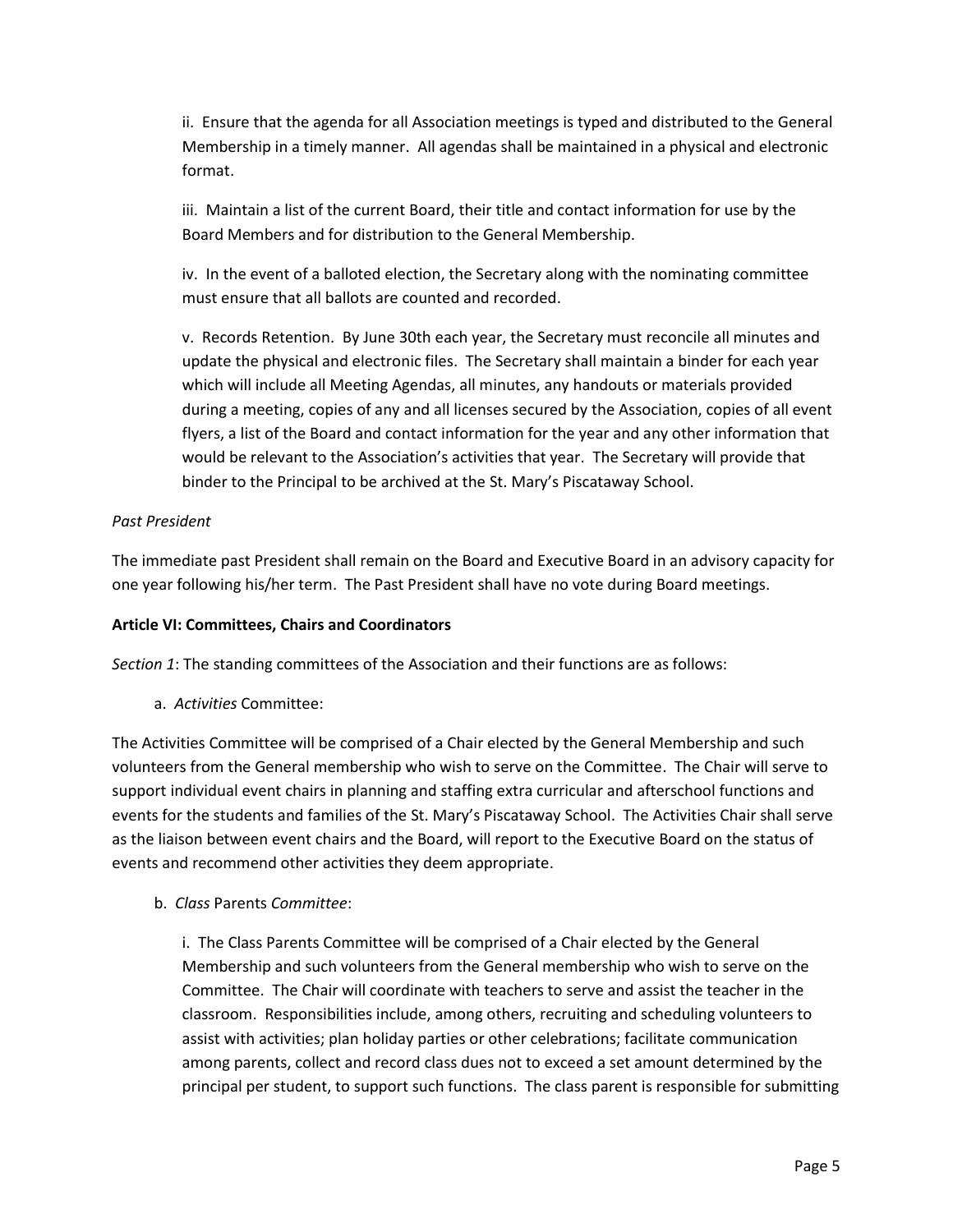receipts and logs to the executive board at the end of the year. Expenditures outside the normal course of business require preapproval from the Association Executive Board 45 days in advance. There is at least one class parent per grade.

ii. There will be a Class Parent Chairperson to coordinate any school wide teacher appreciation programs; to act as a liaison between the class parents and the Executive Board and to support the efforts of the class parents in any way the Executive Board deems necessary.

c. *Hospitality* Committee:

The Committee will be comprised of a Chair elected by the General Membership and such volunteers from the General membership who wish to serve on the Committee. The Chair will coordinate the purchase, set-up, preparation and clean-up for all Association Meetings, Open Houses, Catholic School week activities, orientation and new student events. Maintains proper inventory levels in the Hospitality Cabinet for the Association.

*d. School Environment* Coordinator:

He / She is responsible for ensuring that the cafeteria, cafeteria bulletin board and hallways are decorated to reflect holidays, seasons and events in the school. The Coordinator will work closely with the Principal, faculty and staff to design and facilitate themes and generally work to keep the school looking great. The Coordinator will be assisted by volunteers as needed and may secure funds from the Treasurer by submitting a written request no less than 15 days in advance. The Coordinator will have access to materials already on hand at the School and will be allotted a small budget each year. The Coordinator will report monthly during Board Meetings and by request.

*e. Fundraising* Coordinator:

He/She is responsible for the development of new fundraising initiatives, the continuation of existing fundraising initiatives, coordination with the parish of any joint fundraising initiatives and securing volunteers for the fundraising programs at the School.

### *Section 2: Committee Chairpersons*

a. Committee Chairpersons/Coordinators shall be elected by the Association at the last general meeting of the year or by mail/email vote, when necessary.

b. The term of office for chairpersons shall be one year with the option of serving a second year.

c. In the event it is deemed necessary and appropriate a committee may have more than one Chairperson or there is need for more than one Coordinator the positions may be bifurcated. but there shall be no more than two Chairpersons or Coordinators. The bifurcation of any Chairperson or Coordinator position shall be approved by motion before the election for the position. The terms of the co-Chairpersons and co-Coordinators shall be co-terminus.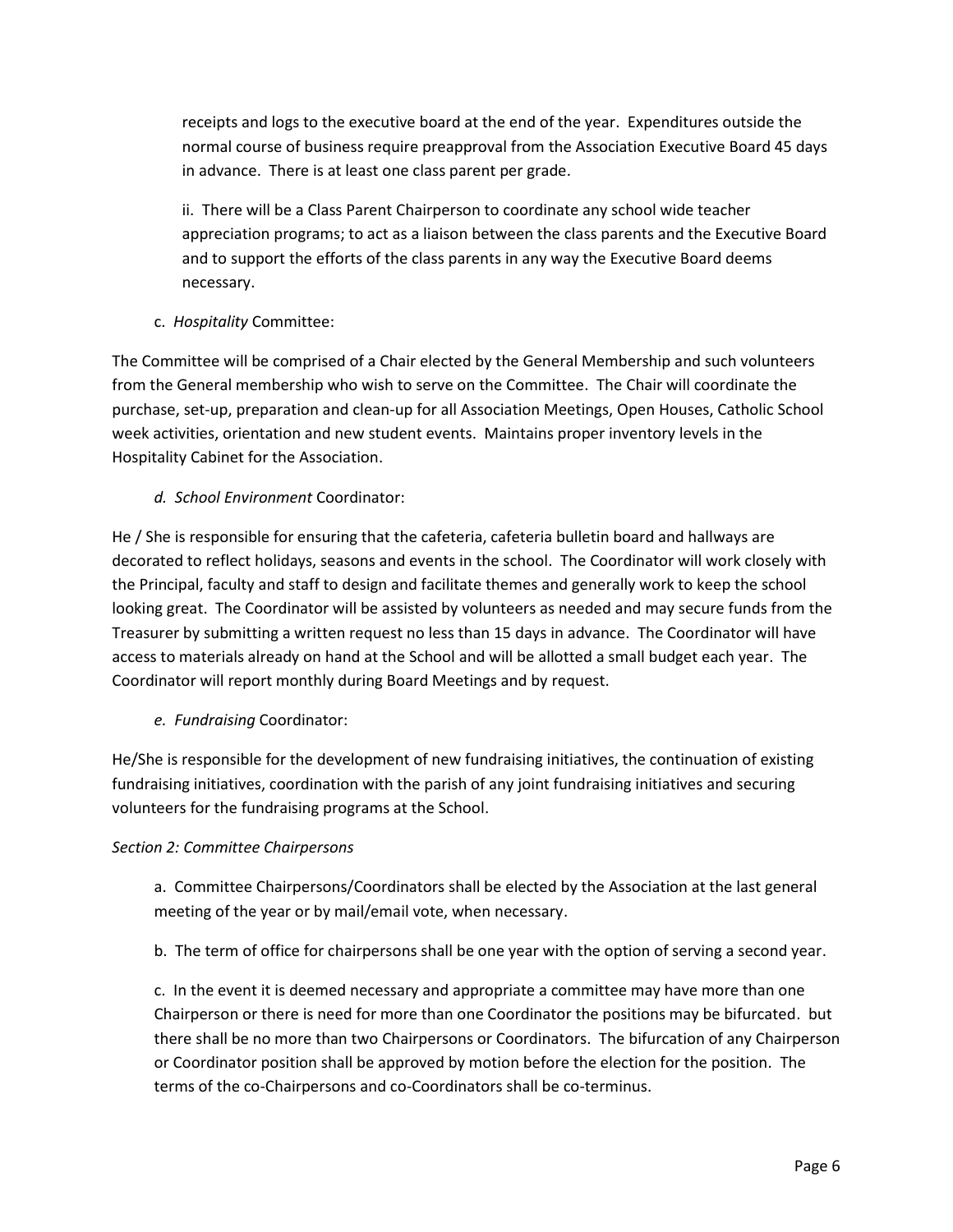d. The Executive Board shall fill a vacancy in a committee chair in the same manner set forth in Article V, Section 2.

*Section 3*: Special Committees may be appointed by the Board as it deems necessary. The President, if not otherwise specified in the by-laws, shall appoint the chairperson. The committee is formed for a specific purpose and term and shall cease to exist when that time or task is completed. A report shall be given to the Board periodically during the course of the Committees existence and final report must be submitted to the Executive Board for consideration and review no later than 30 days following the sunsetting of the committee.

*a. Nominating Committee* –The Nominating Committee shall consist of three General Members of the Association. These General Members shall be nominated from the floor at the January/February general meeting and if more than three (3) are nominated a voice vote shall be taken. The First Vice President of the Association shall convene and serve as an advisor to the committee. In the event, less than three members seek election to the committee, the Executive Board shall appoint the remaining members of the committee.

The three-member committee shall self-select a Chairperson from among themselves and notify the Vice President and Secretary in writing. The Secretary shall include the name of the Chair and the committee members in the minutes of the General Meeting.

*Section 4: Committee Membership* – Each General Member of the Association shall make every effort possible to service on at least one committee. Every effort shall be made to form committees by the first general meeting of the year.

*Section 5*: No General Member of the Association shall have any power to legally bind or financially obligate the Association, or St. Mary's Piscataway School/Parish, or expend any sums expecting reimbursement without the express written approval of the Executive Board.

# **Article VII: The Board of Committees**

*Section 1*: The Board of Committees, hereinafter the "Board", shall consist of the Executive Officers of the Association, the chairpersons of Standing Committees, the Principal, and the Assistant Principal.

a. The Board shall have general supervision of the affairs of the Association between general meetings, meet prior to each general meeting, fix the hour and place of meetings, make recommendations to the Association, and shall perform such other duties as are specified in the by-laws and/or job description. The Board shall be subject to the orders of the Association, and none of its acts shall conflict with the action taken by the Association.

b. At Board meetings, each Chairperson, Coordinator and Officer shall have one (1) vote with a maximum vote per committee or office of two votes. In the event that a committee has more than two committee members attending a meeting, the President shall allow time for a committee caucus before a vote if the committee requests to do so.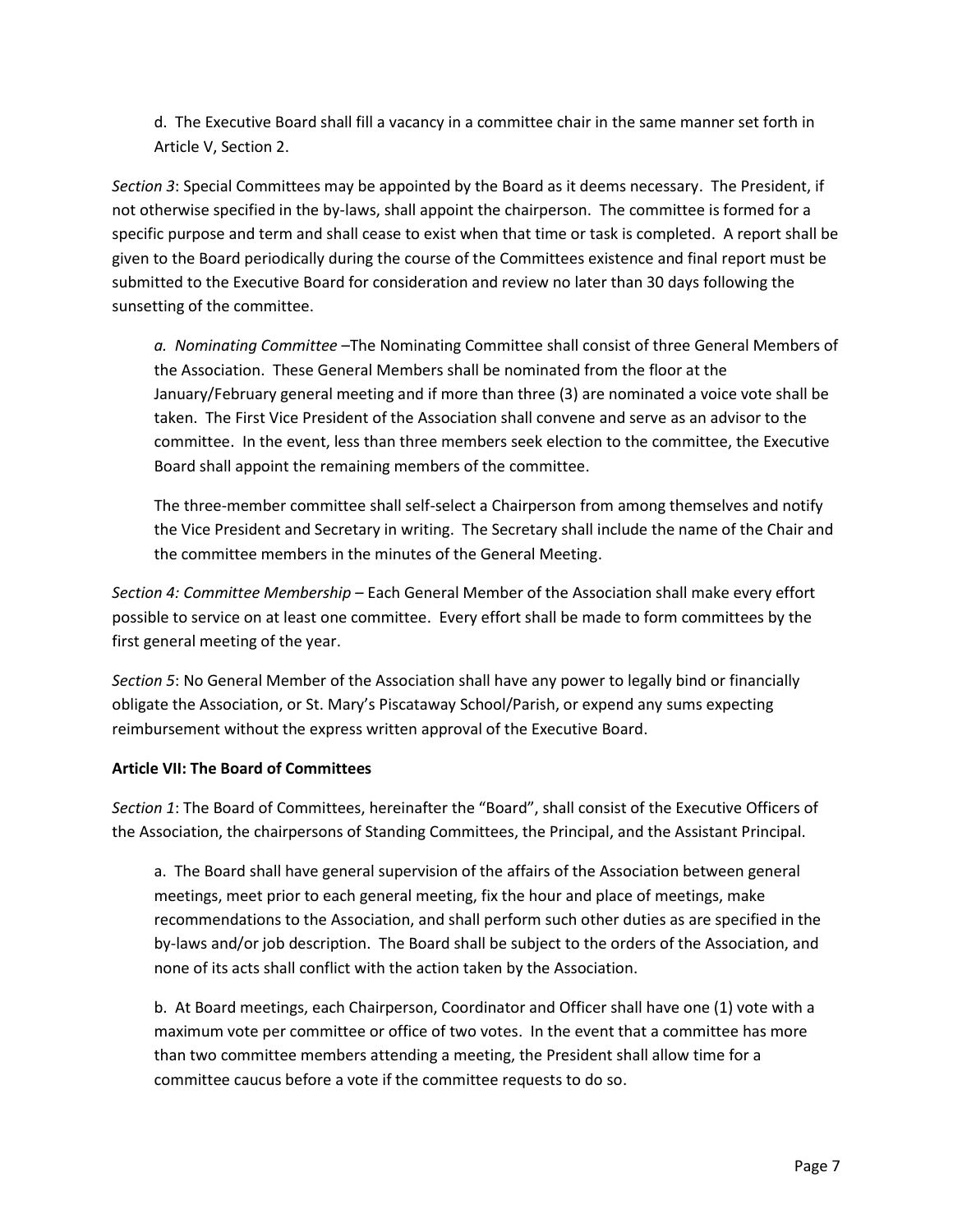*Section 2:* Special meetings of the Board may be called by the President or by a majority of the members of the Board on at least 24 hours' notice.

*Section 3*: General Members may observe Board Meetings or bring an issue before the Board by notifying the President or Secretary at least 24 hours before the meeting.

*Section 4*: The Executive Board and the Principal may act on behalf of the Board between meetings, if so decided by the Board at the first Board meeting of the school year, and may meet at least monthly.

# **Article VIII – Finances**

*Section 1*: The fiscal year shall be July 1st to June 30th.

# *Section 2: Approval.*

Unless the funds are dispersed in the approved budget or through and approved fund, the Board must specifically review and approve all expenses in excess of \$500.00, unless there is an emergent need at which point the President, in consultation with the Principal, will review and approve such expenses. Any major expenditure that exceeds \$2500 will be presented to the General Membership either at the General Meetings or at a special meeting of the General Membership called for by the President.

### *Section 3: Finance Committee*:

The Finance Committee shall consist of the Treasurer and two General Members of the Association appointed by the President with the approval of the Board. Members of the Committee shall serve a two–year term with terms commencing in the year opposite that of the Treasurer's term.

### *Section 4: Budget:*

Plans for the budget shall begin in May with a joint meeting of the Finance Committee and the Board. The initial process will include a consultative meeting with the Board and the Principal to guide the formulation of objectives. Included at this meeting will be a review of all finances for the current year to date including income from events, raffles, games of chance, dues, donations, interest, investments and any other income not specifically enumerated here; expenses, in kind donations in and out of the Association, and net proceeds should any exist. A formalized list of objectives and accompanying budget line items will then be submitted to the Board and Principal for consideration. The proposal must include a detailed review of the prior years' income and expenses, including but not limited to all fundraising income and expenses, interest on accounts, and donations. The ending balance from the June bank statement will be the beginning balance for the incoming Association. The proposed budget will be submitted to the general membership for approval at the first meeting of the School Year.

### *Section 5: Committee/Event Budgets*.

Proposed budgets submitted by the various committee chairperson, coordinators, class parents and faculty members shall reflect approximate costs of items requested and closely adhere to prior years'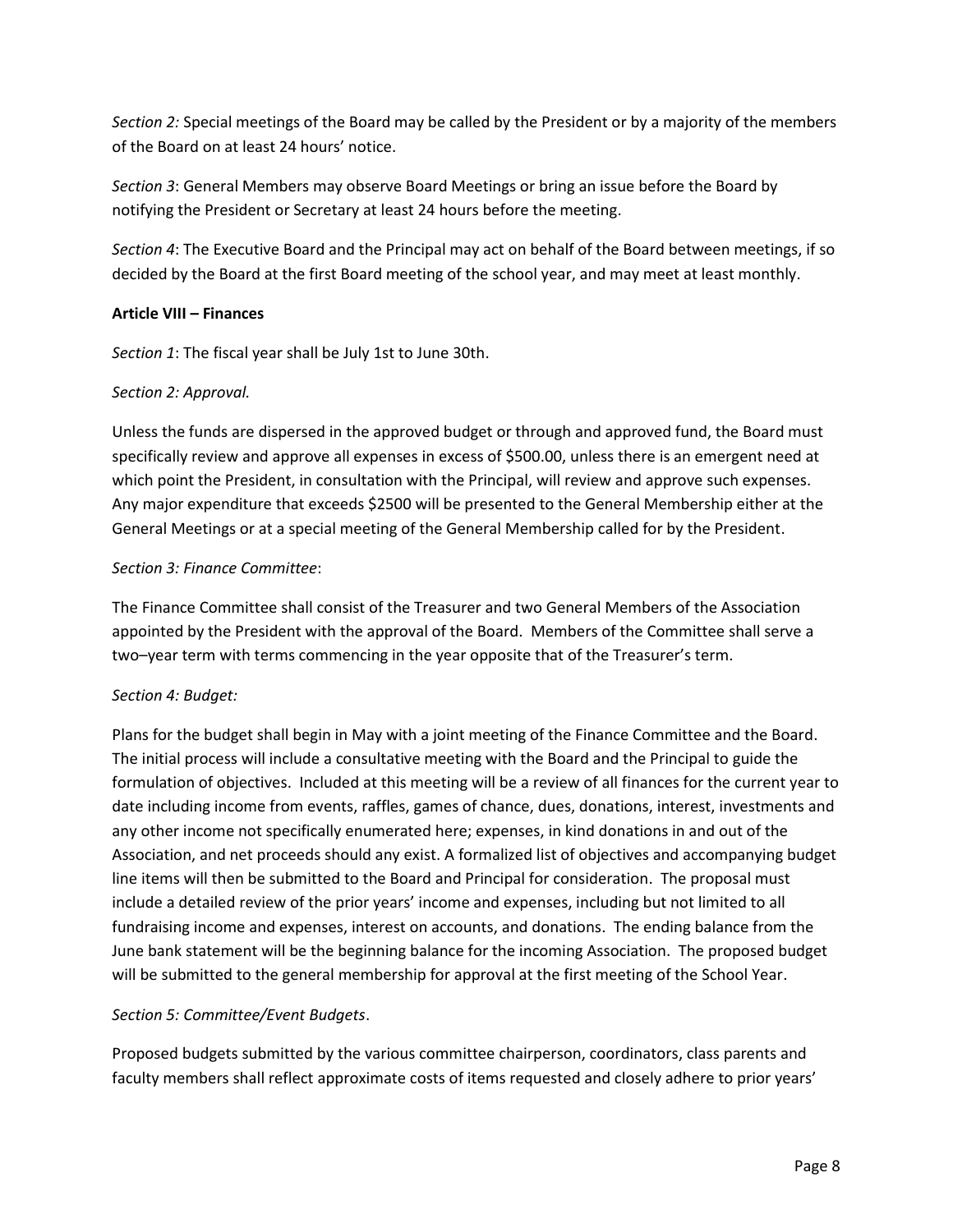costs, unless a compelling reason exists to modify such expenses upward or downward. Receipts for all purchases will be submitted to the Treasurer within 30 days of the event.

## *Section 6. Audit/Accounting*.

The Executive Officers shall ensure that an annual, independent disclosure of the Association's finances is conducted, which shall be made available to members upon their request.

## **ARTICLE IX – Meetings**

a. Association Meetings – there shall be a minimum of three general meetings of the Association each year with dates published to the membership in September.

b. Special Association Meetings may be called by written notice at the request of the President of the Board, the Executive Board, or the Principal or Assistant Principal of the School.

c. Rules governing all Board and Associations meetings:

i. All those in attendance must sign in at the entrance to the meeting and indicate whether they are a General Member, Student Member, Ex Officio Member or attendee. The Secretary shall ensure General Members sign in and shall maintain sign in sheets as part of the Association's records.

ii. The President shall preside over all Association and Board meetings unless unable to attend, in which case, the duty will be performed by the First Vice President.

iii. There shall be a written agenda submitted to the appropriate membership prior to each meeting, prepared by the Secretary, or other Executive Board member, stating the date, time and place of the meeting. The agenda will identify any item to be discussed at the meeting in sufficient detail so that members may be prepared. The Secretary shall distribute the agenda along with the minutes from the previous meeting in a timely manner in advance of the meeting.

iv. All questions, suggestions and ideas raised at a meeting will be referred to the appropriate Committee, Coordinator, Officer as determined by the President for investigation and report.

v. Those present shall constitute a quorum.

vi. Votes shall be cast in accordance with the rules stated in these by-laws and a simple majority of those voting shall carry, unless otherwise stated in these by-laws. The President shall determine if a vote shall be by voice, show of hands, or ballot. The First Vice President and Secretary shall assist in the counting of votes. Any contested election shall be by paper ballot.

vii. Motions can be made and seconded by any General Member in attendance. A motion can be tabled by a majority vote of those present. The President shall vote only to decide a tie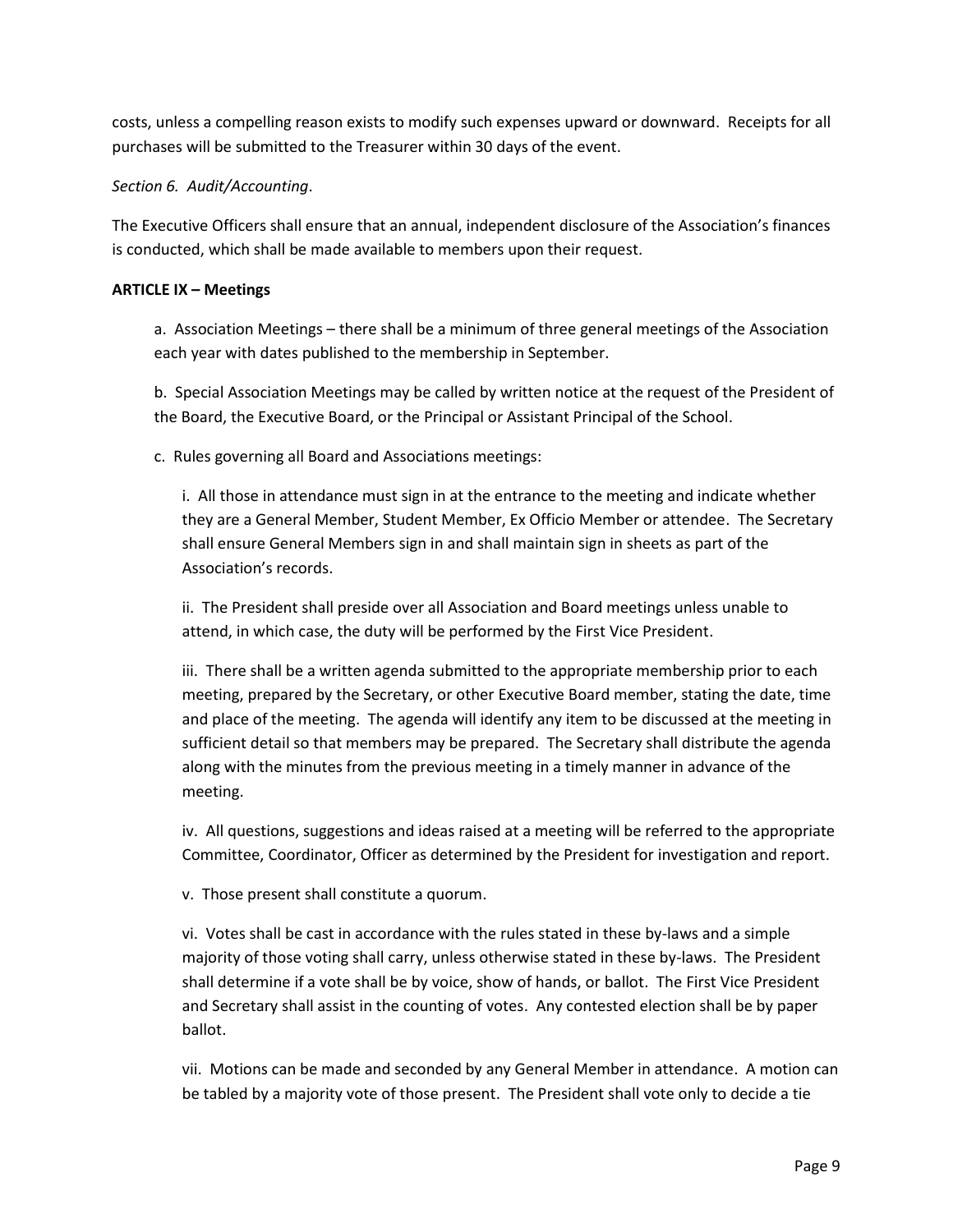vote. The President shall allow sufficient discussion to fully explore the issue, but may limit the time for each speaker and rebuttal if deemed necessary. A General Member at any point in the discussion can call the question. The President may limit General Members to three opportunities to speak if a lengthy discussion ensues. The President, as a guide to further define the rules for meetings, can use Robert's Rules of Order.

viii. Members with matters they wish to be considered by the Association shall present those matters to the board at any meeting preceding the next general meeting. Upon Board approval, the matter shall be added to the agenda of the next general meeting. Should the Board fail to approve the matter for consideration, a member may force an item onto the general meeting agenda by obtaining approval of 25% of the full membership of the Association in writing, which approval shall be furnished to the Board in time for said matter to be on the next general meeting agenda.

d. All items considered at Meetings must be school related.

### **Article X – Nominations and Elections**

a. In January, the Nominating Committee shall be notified of elected positions that shall be vacated for the following year. The First Vice President shall not be a voting member of the Nominating Committee but shall serve as an advisor as needed. The Nominating Committee shall be responsible for receiving all suggestions for persons to serve as officers or chairpersons.

b. At the first general meeting following January 1st, the Committee shall seek nominations for the positions. The Nominating Committee shall contact all persons nominated to confirm their willingness to serve. A written notice of available positions shall also be sent to the membership.

c. The Nominating Committee shall meet to determine nominations for elected positions by April 1st, allowing time for the process herein described.

d. Candidates must be notified at least two weeks before the election of their status as a nominee and if there is a contested vote for that position.

e. The Nominating Committee listing those presented for election for each position shall produce the ballot. Others may appear on the ballot for an elected position if they seek the signatures of at least ten members of the Association and present it to the advisor of the Nominating Committee at least 10 days prior to the meeting. The ballot shall also provide for a contested election when appropriate and allow for write-in votes. All write-in votes must be received in the school office by 3:00pm on the day of the general meeting. Each candidate shall provide a brief summary of their background without exceeding 100 words. The list of nominees and their backgrounds shall be distributed to the membership before the meeting at which the election shall be held.

f. Elections shall be held at the last meeting of the year. Each Officer's position shall be individually listed, with provisions for contested elections and write-ins. The election, if non